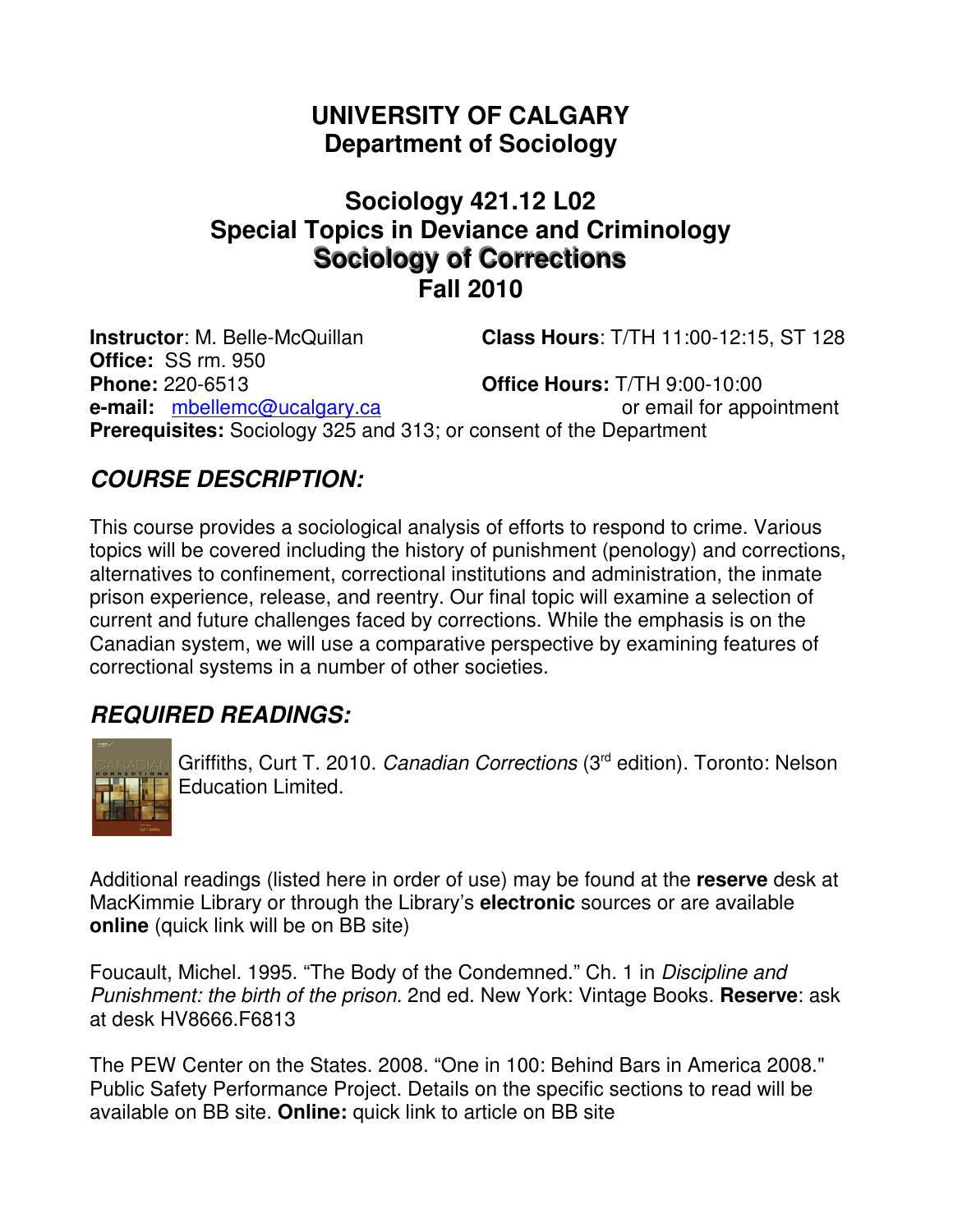Soc.  $421.12$  2

Silverberg, David. 2005. "Prison Guards Patrolling Canada's most dangerous streets." Pgs.10-13 in The New Canadian Magazine. **Online:** quick link to article on BB site

Hassine, Victor. 2009. "A Hitchhiker's Guide to Prisons." Pgs. 179-207 in Life Without Parole: living in prison today. 4<sup>th</sup> ed. New York: Oxford University Press, Inc. **Reserve**: ask at desk (personal copy)

Hassine, Victor. 2004. "The Underground Economy." Pgs. 43-53 in Life Without Parole: living in prison today. 3<sup>rd</sup> ed. Los Angeles: Roxbury Publishing Company. **Reserve**: ask at desk (personal copy)

Harris, Michael. 2002. "Higher and Higher." Pgs. 185-209 in Con Game: the truth about Canada's prisons. Toronto: McClleland and Stewart. **Reserve**: ask at desk HV9507.H37

Hannah-Moffat, Kelly. 2001. "Conclusion: Stumbling Blocks, Growing Pains, or More of the Same? ..." Pgs. 188-200 in Punishment in Disguise: penal governance and federal imprisonment of women in Canada. Toronto: University of Toronto Press. **Reserve**: ask at desk HV9507.H34

Welch, Michael. 2005. "Reproducing Prison Violence." Pgs. 77-100 in Ironies of Imprisonment. Thousand Oaks: Sage Publications. **Reserve**: ask at desk (personal copy)

Amsden, Cynthia. 1995. "POST-MORTEM The short, brutal life of Terry Fitzsimmons Canada's corrections system has nothing to do with correcting and everything to do with manufacturing the very people society fears. The 12-year criminal career of this troubled man is a case in point. (FOCUS)." Globe & Mail (Toronto, Canada) (April 15, 1995): D1. CP1.Q (Canadian Periodicals). **Online:** quick link to article on BB site through the library's **electronic** resources.

Brown, Shelley L. 2001. "Chapter 27 Cost-Effective Correctional Treatment." in Compendium 2000 on effective correctional programming. Ottawa, Canada: Correctional Service of Canada, Research Branch. Details on the specific sections to read will be available on BB site. **Online:** quick link to article on BB site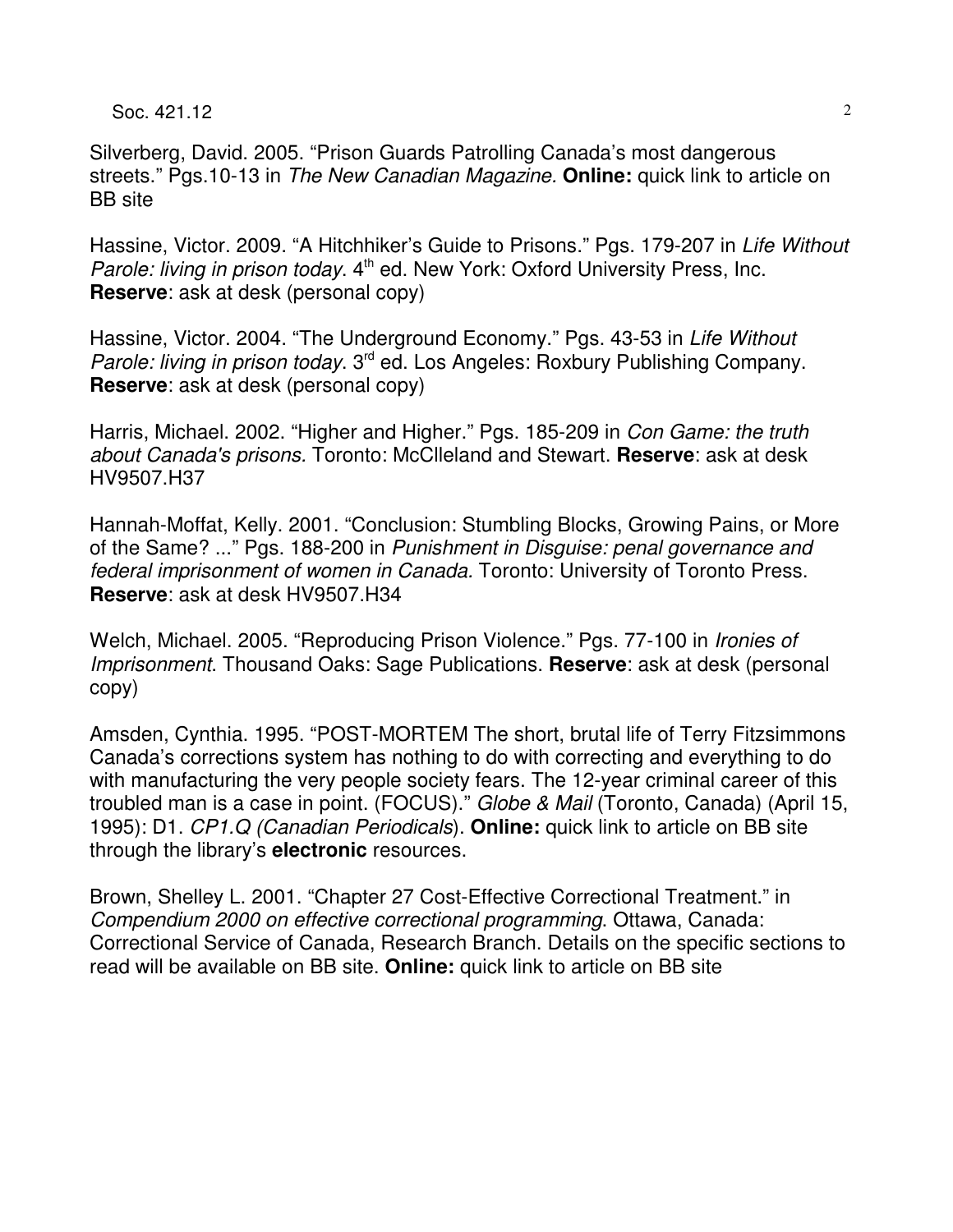## **COURSE REQUIREMENTS:**

| Essay  Nov. 23  20%                         |  |  |  |  |
|---------------------------------------------|--|--|--|--|
| Midterm  Oct. 21  30%                       |  |  |  |  |
|                                             |  |  |  |  |
| * Registrar-controlled December exam period |  |  |  |  |

## **Please read carefully**

There will be two, non-cumulative examinations, and both examinations will cover course material regardless of format. Students are therefore responsible for all components of the course (including lectures, guest speaker presentations, class exercises, assigned readings, videos, etc.). If, for whatever reason, you are unable to attend class, please consult with your colleagues in order to "catch up" on the material you have missed. There will be no provision for make-up exams or other work for the purpose of improving grades. Be sure that you note the date of the midterm and the final exam (during the December exam period, Dec. 13-22) **before** you make any travel plans. Please read the administrative notices which are included for information regarding a missed exam and other issues of importance.

#### **Written Assignment**:

Twenty percent of your grade will be based on a paper that summarizes your perceptions of the Calgary Correctional Centre tour we will be undertaking and relates them to the theoretical ideas we discuss in class. Complete details about this assignment will be available in the first week of classes and will be posted on the course Blackboard (BB) site.

#### **Participation:**

The participation component for the course will be based upon both in-class and course BB site participation. In-class participation will include class discussions and exercises. Further information regarding the participation grade can be found in the discussion board section of the BB site.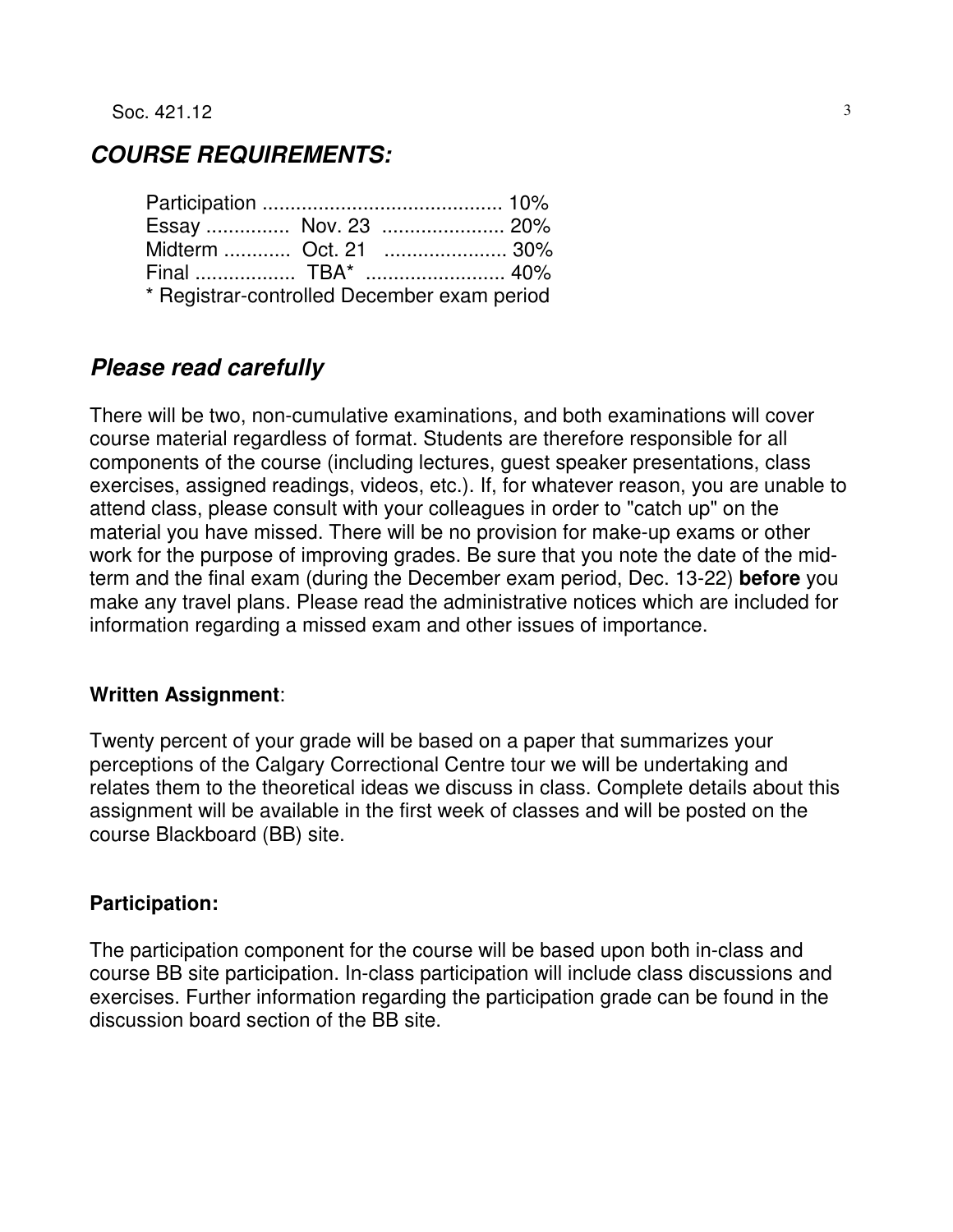Soc.  $421.12$  4

#### **Administrative Information:**

**Emergency evacuations:** In the case of fire or other emergency evacuation of this classroom, please proceed to the assembly point by the Social Science Food Court, with the ICT Food Court as the alternate assembly point.

#### **Exam Policies**:

If at all possible you must provide advance notice to the instructor if you are unable to take a test or pass in an assignment or essay on time. All requests for deferral of a course component due to health reasons must be accompanied by written documentation as outlined in the University Calendar and should be obtained while the student has the physical or emotional problem rather than after recovery. Deferrals will be allowed in the following circumstances: illness, domestic affliction or religious conviction. Travel arrangements and misreading of the syllabus are not valid reasons for requesting a deferral. Deferrals will not be granted if it is determined that just cause is not shown by the student.

If you have missed a test for a legitimate reason, the instructor can require you to write a "make up" test as close in time to the original test as possible or can choose to transfer the percentage weight to another course component. If the instructor schedules a "make up" test for you, its date and location will be at the convenience of the Sociology Department.

Please note that requests to defer a final examination or to defer term work past the end of a term go through the Undergraduate Programs Office (UPO) and must be processed by the deadlines that are established in the U. of C. Calendar. You can find the forms you need at:

Deferred Final Exam Application: http://www.ucalgary.ca/registrar/files/registrar/APP%20FOR%20DF%20EXAM\_0.pdf

Deferred Term Work Form:

http://www.ucalgary.ca/registrar/files/registrar/defTW.pdf

You must submit these deferral forms to the Faculty of Arts Associate Dean (Students) through the UPO office: Undergraduate Programs Office, 4th Floor, MacEwan Student Centre.

To make an appointment with the Associate Dean, phone (403) 220-8155. Only the Associate Dean approves requests for deferrals which extend beyond the end of a term. Instructors are not involved in such decisions.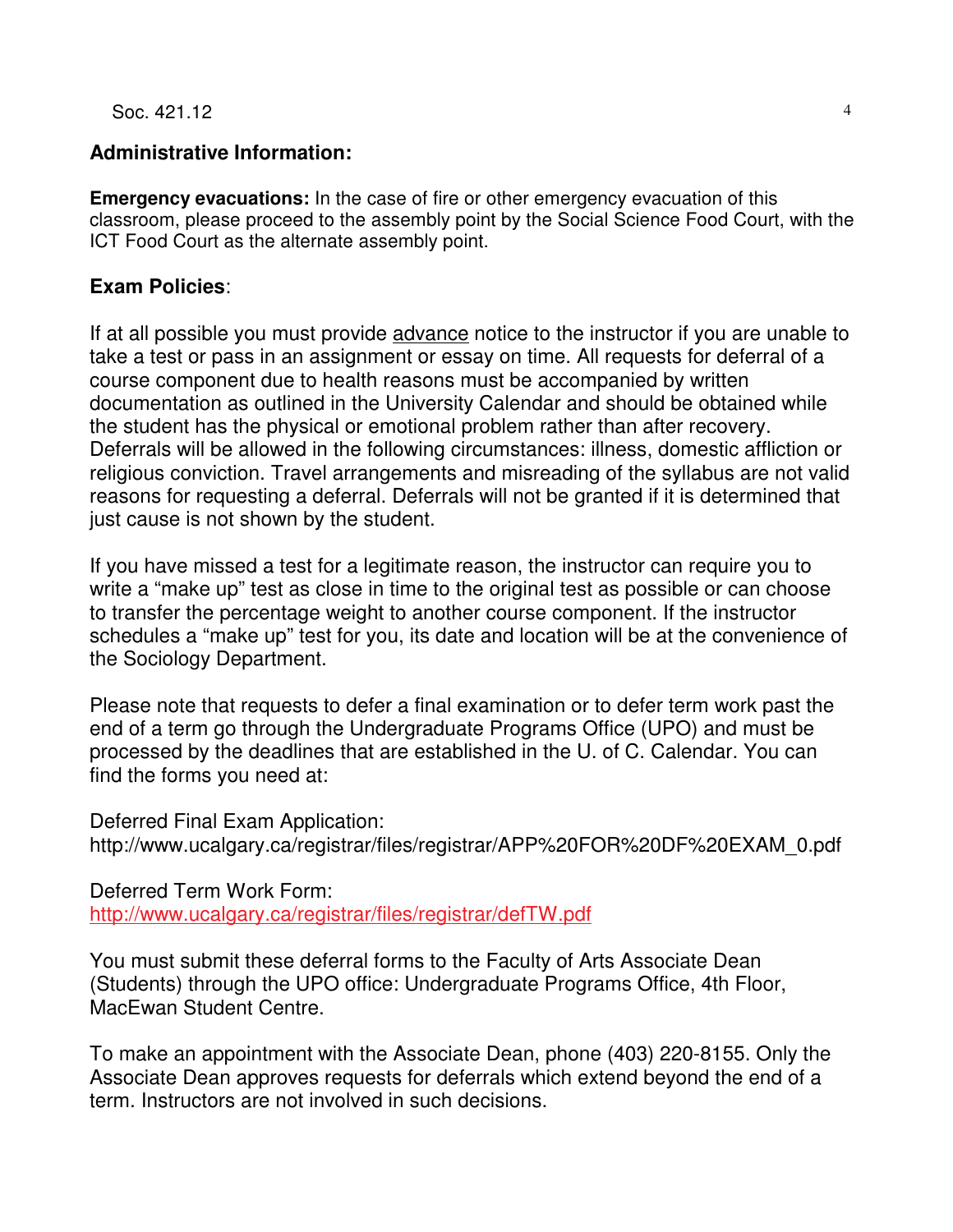#### $\text{Soc. 421.12}$   $\qquad \qquad \text{5}$

**Research Ethics**: Students are advised that any research with human subjects--including any interviewing (even with friends and family), opinion polling, or unobtrusive observation--must have the approval of the Departmental Ethics Committee. In completing course requirements, students must not undertake any human subjects research without discussing their plans with the instructor, to determine if ethics approval is required.

**Academic Misconduct**: Plagiarism, cheating and other academic misconduct are regarded as serious academic offences. Students are advised to consult the University Calendar, which presents a Statement of Intellectual Honesty and definitions and penalties associated with cheating, plagiarism, and other academic misconduct. http://www.ucalgary.ca/pubs/calendar/current/k.html

**The Freedom of Information and Protection of Privacy** (FOIP) legislation disallows the practice of having students retrieve assignments from a public place, e.g., outside an instructor's office or the Department main office. Term assignments must be returned to students individually, during class, or during the instructor's office hours; if a student is unable to pick up her/his assignment s/he may provide the instructor with a stamped, self-addressed envelope to be used for the return of the assignment.

**Safewalk:** The University of Calgary provides a "safe walk" service to any location on Campus, including the LRT, parking lots, bus zones, and campus housing. For Campus Security/Safewalk call 220-5333. Campus Security can also be contacted from any of the "Help" phones located around Campus.

#### **Office of the Student Ombuds:**

http://www.su.ucalgary.ca/services/student-services/student-rights.html

**Academic Accommodation:** Students with a disability, who require academic accommodation, need to register with the Disability Resource Centre (MC 295, telephone 220-8237). Academic accommodation letters need to be provided to course instructors no later than fourteen (14) days after the first day of class. It is a student's responsibility to register with the Disability Resource Centre and to request academic accommodation, if required.

#### **Letter Grade Assignment**:

A letter-grade will be assigned to each student at the end of the semester and submitted to the registrar. Your letter-grade will be assigned according to the following scale: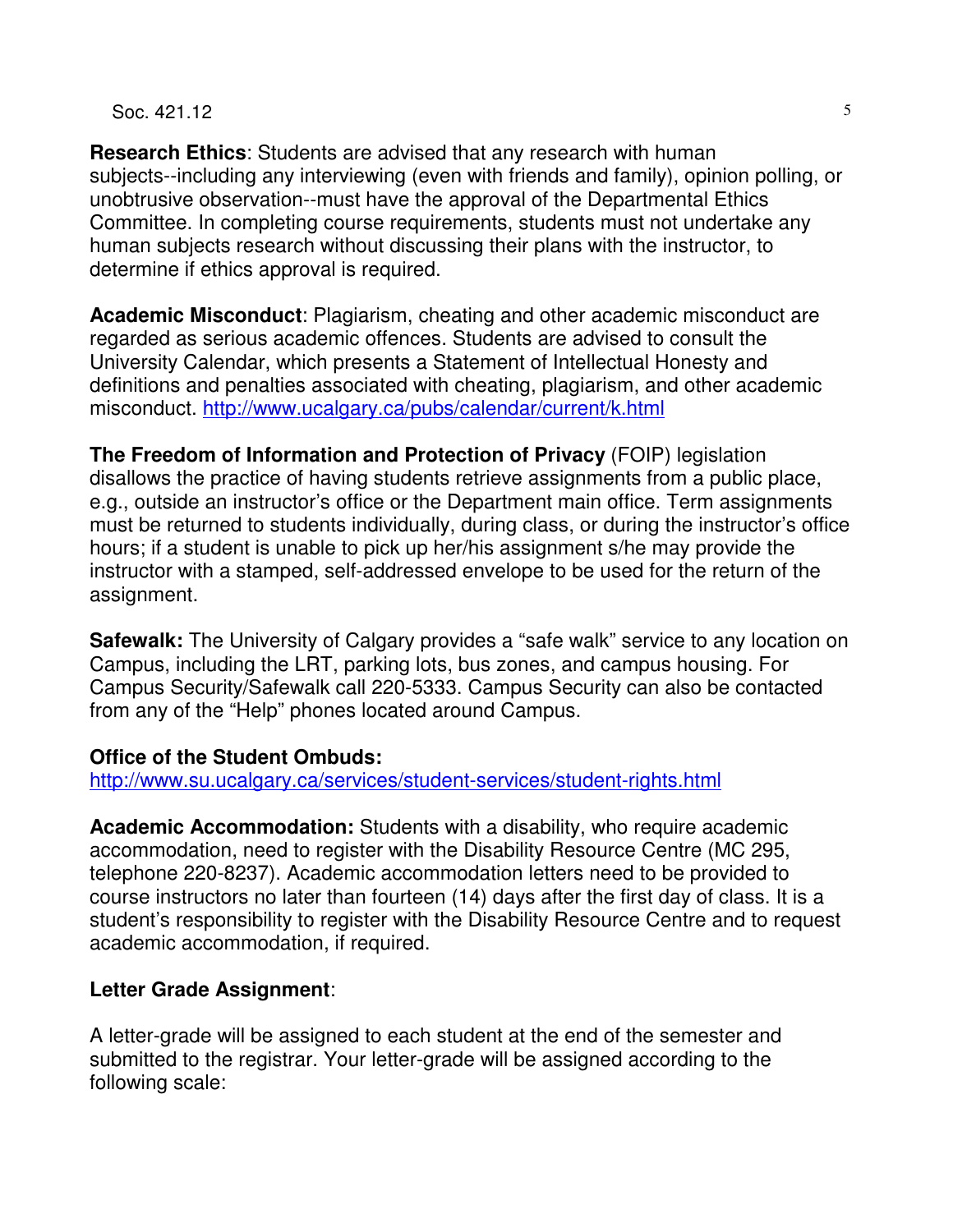$\text{Soc. } 421.12$  6

| <b>Points (/100)</b> | <b>Letter Grade</b> |
|----------------------|---------------------|
| $95 - 100$           | A+                  |
| 90-94                | A                   |
| 85-89                | A-                  |
| 80-84                | B+                  |
| 75-79                | Β                   |
| 70-74                | B-                  |
| 67-69                | $C+$                |
| 63-66                | C                   |
| 59-62                | $C -$               |
| 54-58                | D+                  |
| 50-53                | D                   |
| 49 or less           | F                   |

**Note**: The grades for a course component may be scaled to maintain equity among sections and to conform to departmental norms.

#### **Handing in Papers Outside of Class, Return of Final Papers, and Release of Final Grades:**

- 1. When students are unable to submit papers at class, they should make arrangements to hand in their papers directly to the instructor or teaching assistant rather than at the Sociology Department main office.
- 2. Final papers will not be returned through the Sociology Department main office. The Freedom of Information and Protection of Privacy (FOIP) legislation disallows the practice of having students retrieve assignments from a public place, (i.e., outside an instructor's office, the department office, etc.). Students who want their final papers returned by mail must attach a stamped, self-addressed envelope with the paper. Otherwise final papers will only be available for pick-up during the instructor's office hours at the end of this term or the beginning of the next term.
- 3. Final grades are not posted by the Sociology department. They are only available online.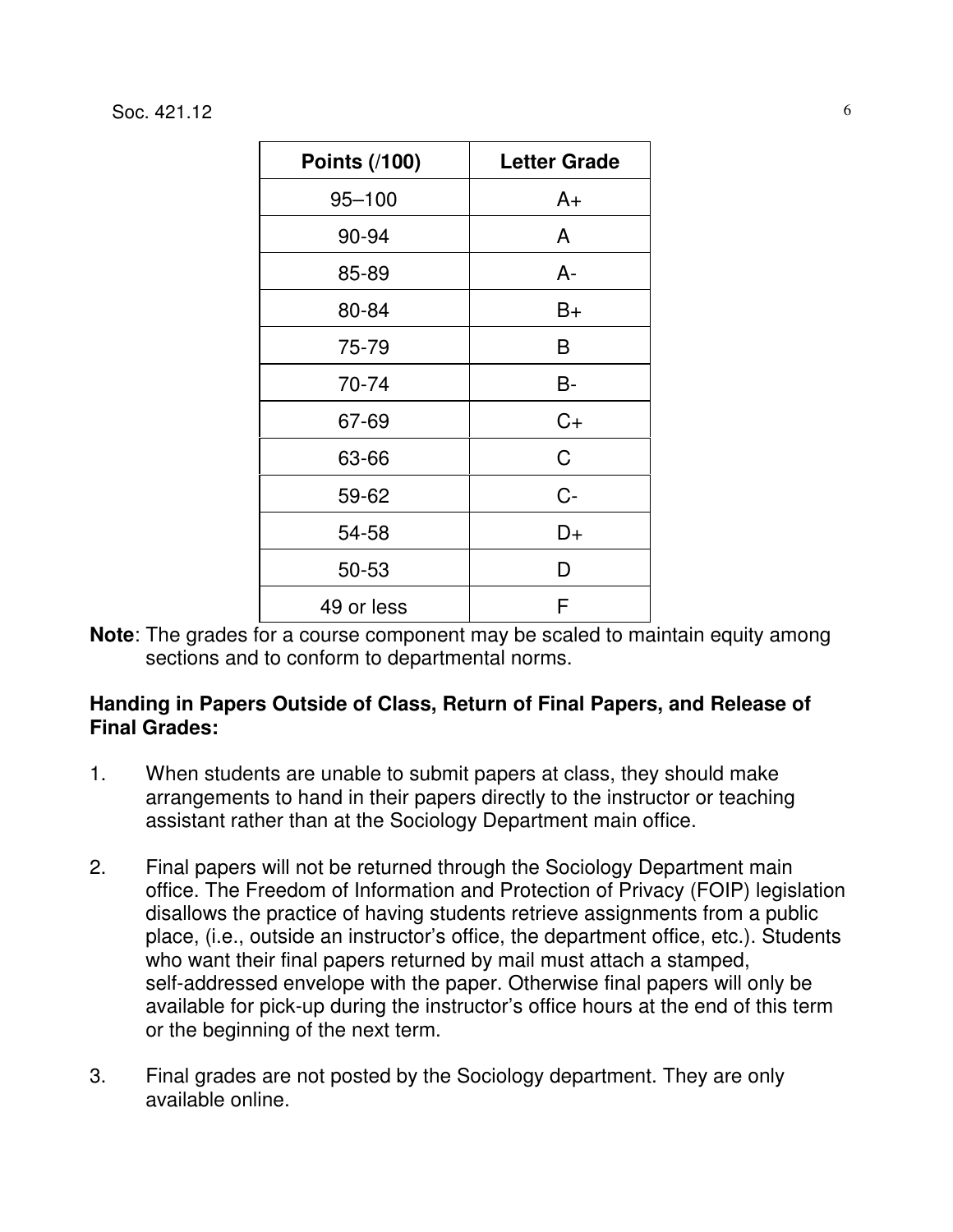# **Syllabus and Readings**

| <b>Date</b> | <b>Topic</b>                                             | <b>Readings</b>                                                                                                                                                                                      |  |
|-------------|----------------------------------------------------------|------------------------------------------------------------------------------------------------------------------------------------------------------------------------------------------------------|--|
| Sept. 14-16 | Introduction to the<br><b>Sociology of Corrections</b>   | Griffiths, Ch. 1                                                                                                                                                                                     |  |
| Sept. 21-30 | <b>History of</b><br><b>Punishment &amp; Corrections</b> | Griffiths, Ch. 2<br>Foucault The Body of the Condemned                                                                                                                                               |  |
| Oct. 5      | <b>Alternatives to</b><br><b>Confinement</b>             | Griffiths, Ch. 3<br>PEW Center One in 100:                                                                                                                                                           |  |
| Oct. 7      | <b>Calgary Correctional Centre Tour</b><br>-no lecture   |                                                                                                                                                                                                      |  |
| Oct. 12-19  | <b>Correctional Institutions</b>                         | Griffiths, Ch. 4<br>(exclude pgs. 154-166 at this time)<br>Griffiths, Ch. 5 (read pgs. 172-173,<br>177-189, 190-197)<br>Hassine A Hitchhiker's Guide<br>Harris Millhaven<br>Silverberg Prison Guards |  |
| Oct. 21     | <b>Mid-term Exam</b><br><b>Location TBA</b>              |                                                                                                                                                                                                      |  |